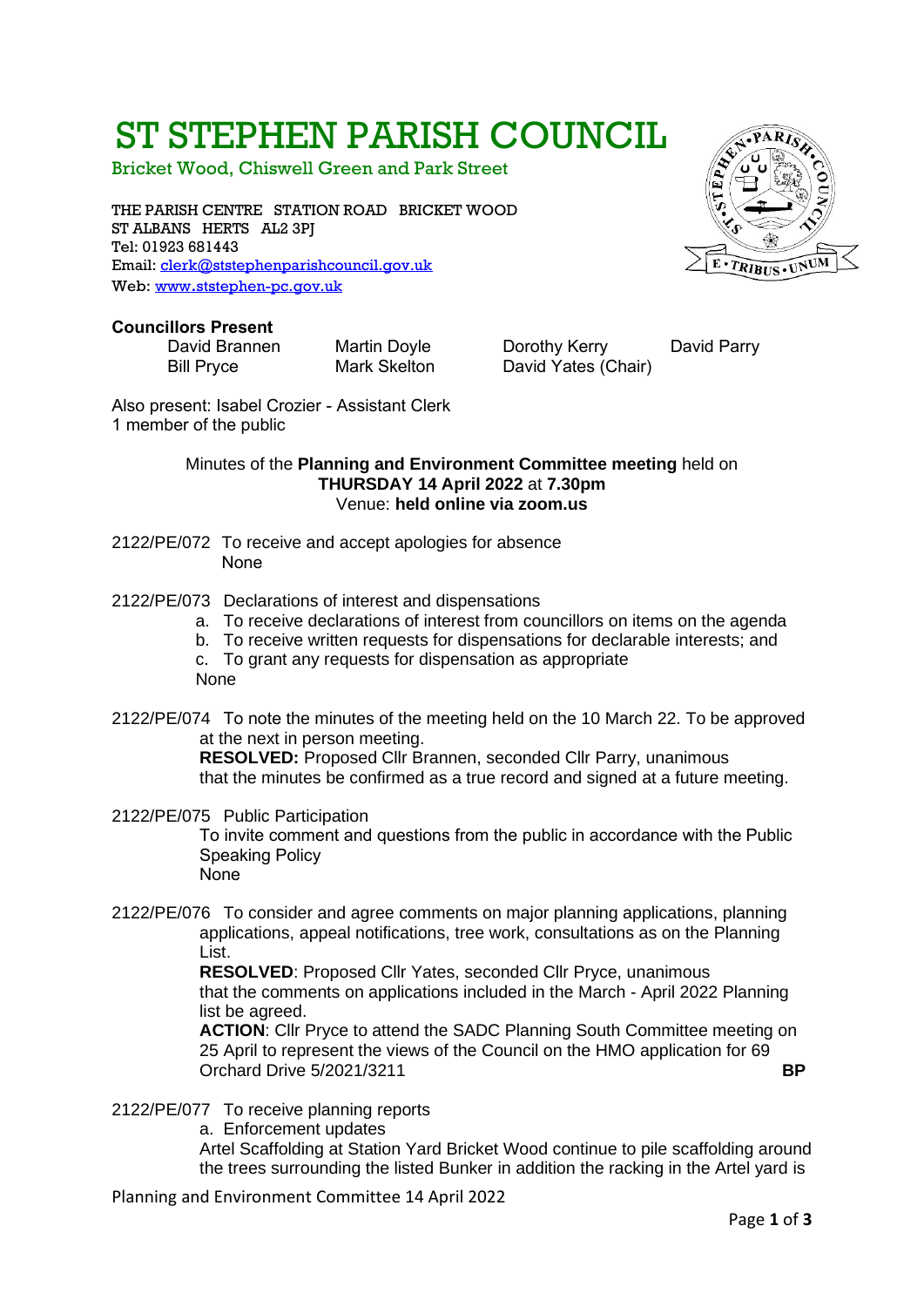unacceptably large and potentially unsafe.

Butterfly World still being used as parking for commercial vehicles despite appeal being dismissed

**ACTION:** Raise concern with Network Rail regarding the racking **DP** Assistant Clerk to forward further information to SADC Enforcement about Artel site and to report continued use of Butterfly World site. . **IC**

b. Neighbourhood Plan The Referendum Version of the plan is going to be voted upon on 5<sup>th</sup> May elections.

**ACTION**: to increase publicity and in particular highlight the benefits of adopting the Neighbourhood Plan in the coming days. **BP/IC**

The meeting closed at 8.30 pm

Chair:

Date: